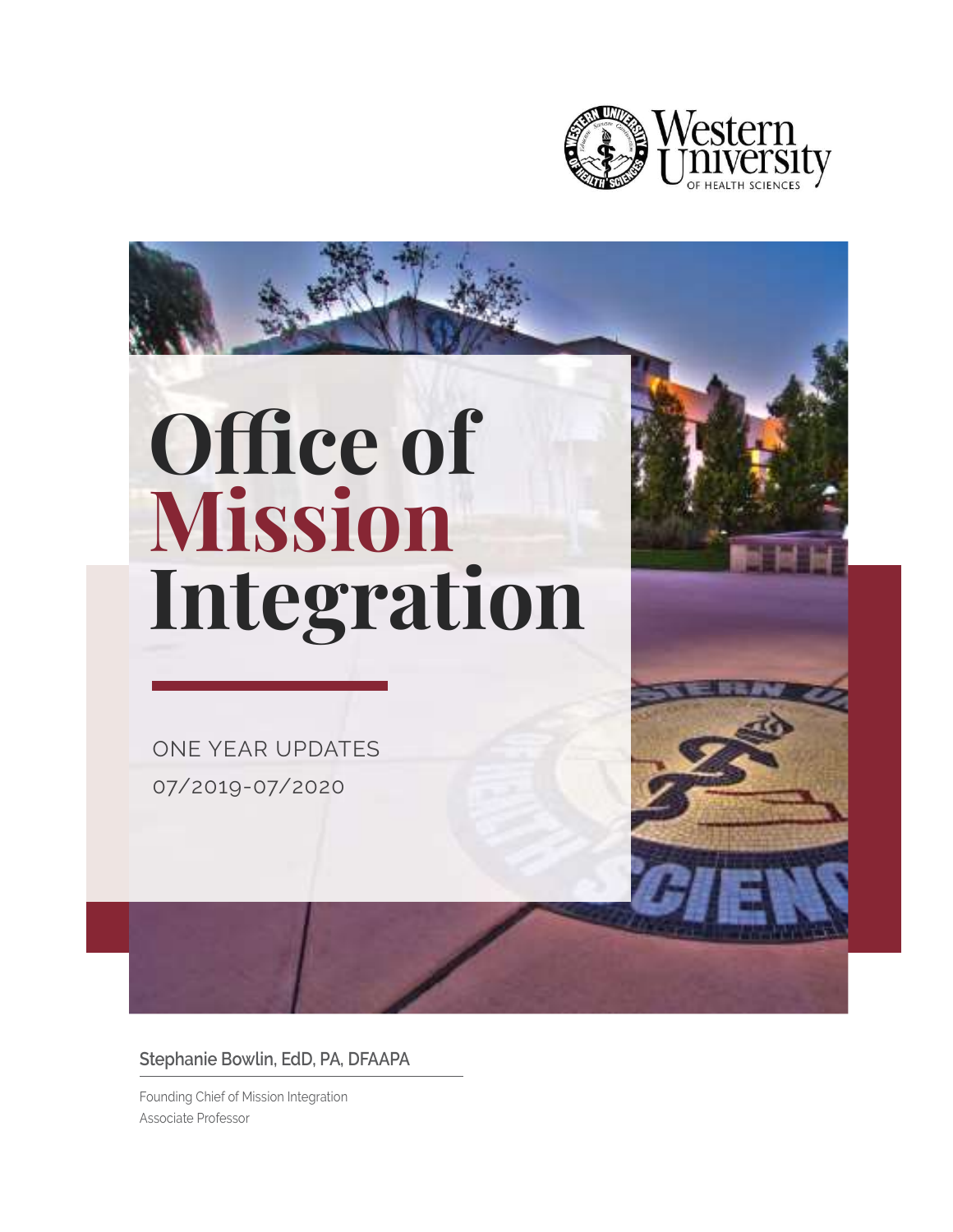

### WESTERNU MISSION

To produce, in a humanistic tradition, health care professionals and biomedical knowledge that will enhance and extend the quality of life in our communities.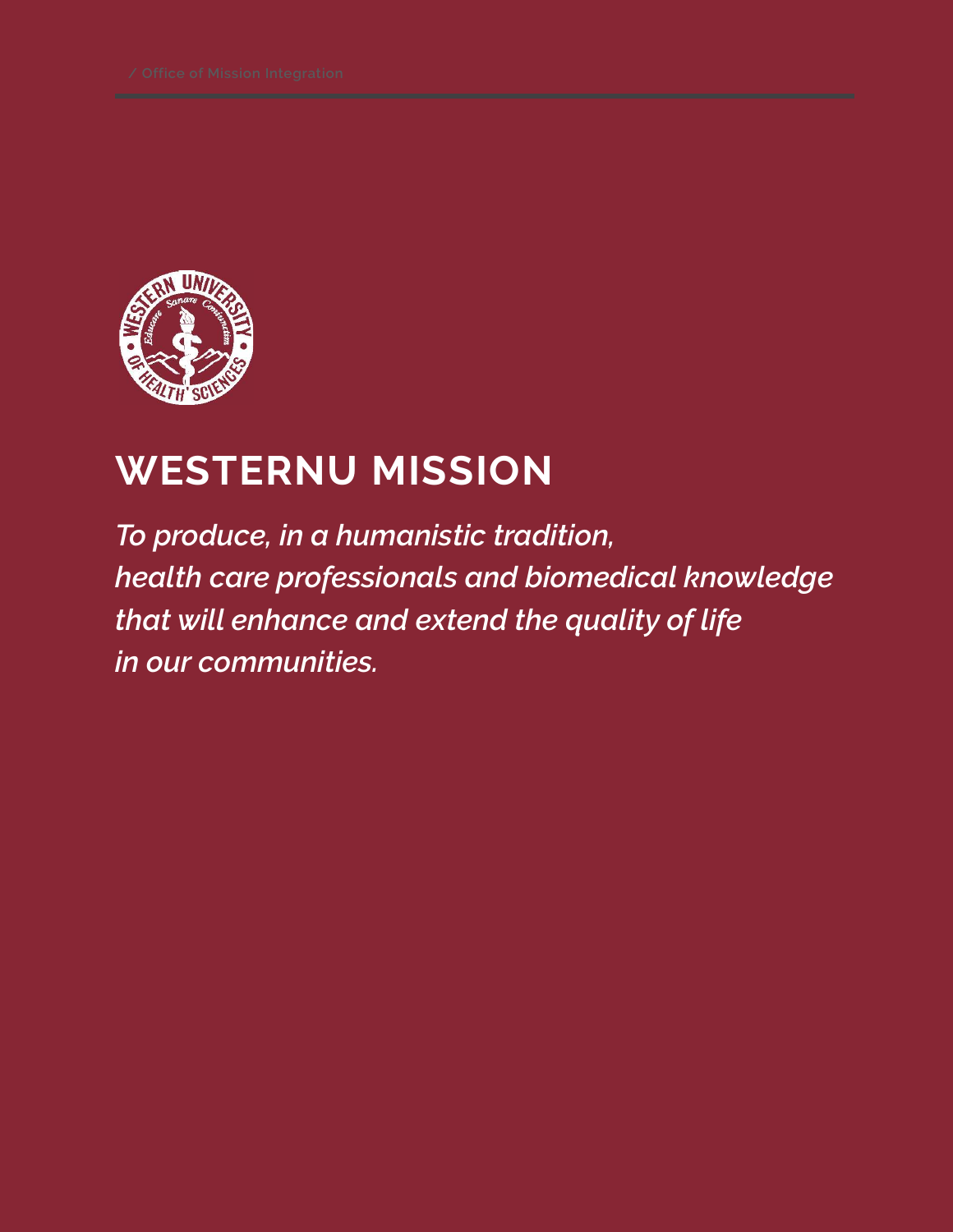### MISSION STATEMENT OFFICE OF MISSION INTEGRATION (OMI)

The Office of Mission Integration supports Western University of Health Sciences' mission by ensuring exceptional coordination of shared resources (OMI), exemplary educational practices (CETL & CDHP) and research related activities (Library), **guides** university decision-making (IRE), and **promotes** community engagement and success in the health professions (ACE).

Building a Culture of Focused Integration

= Return on Mission

=

Return on Investment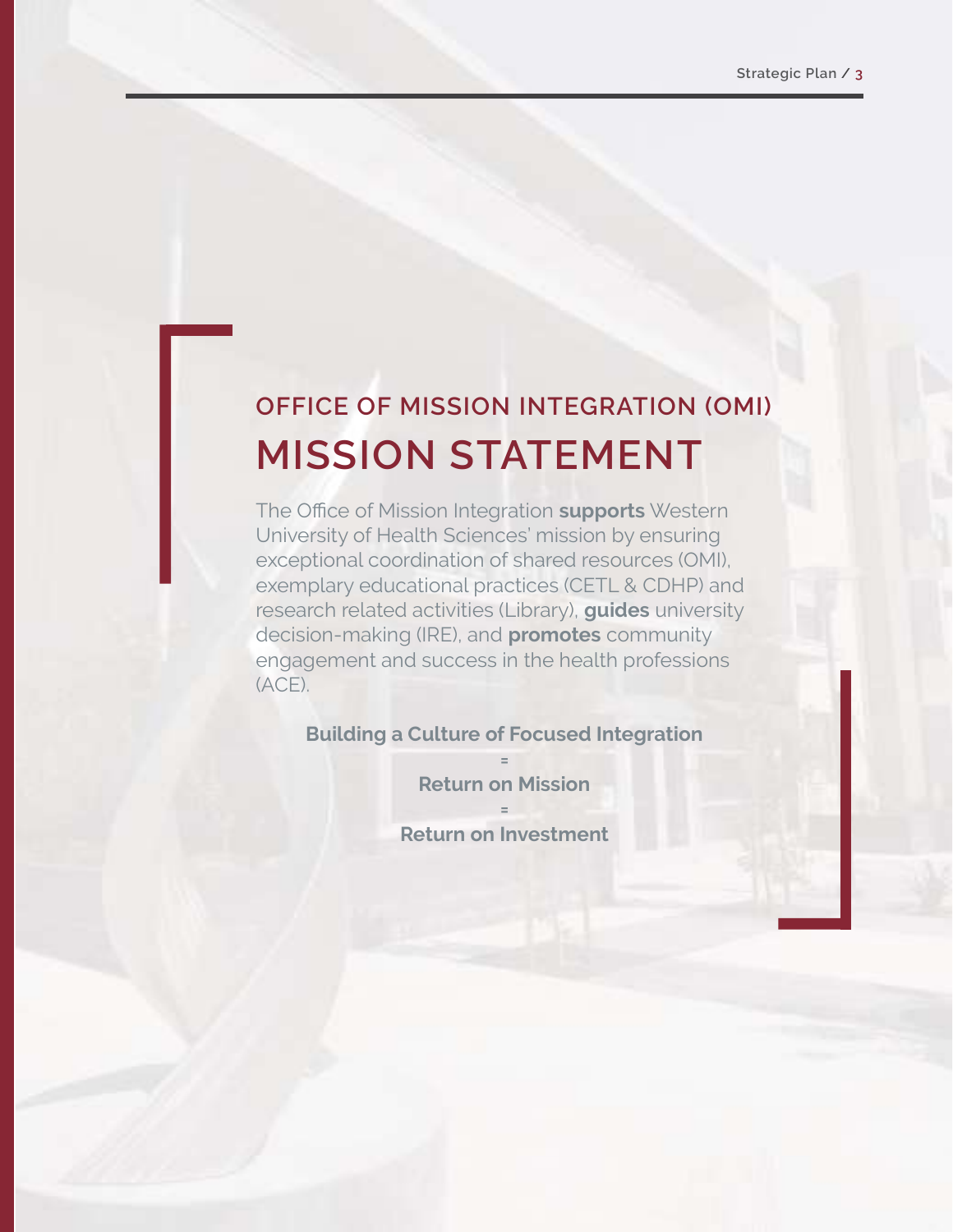## Mission Integration University- Level Projects

OMI OPERATES AS A CENTRALIZED RESOURCE TO GUIDE, SUPPORT, AND PROMOTE MISSION-CRITICAL SPECIAL PROJECTS AND EDUCATIONAL-EX-CELLENCE SHARED SERVICES WITH THE GOAL OF MANAGING AND MOV-ING THE MISSION

**GUIDES** 

#### HUMANISM SPG

OMI guides and promotes the Humanism SPG team as part of the Delta Phase of WesternU strategic planning. The team will respond to the report delivered by Inclusion & Humanism Taskforce, define Hu-

manism at WesternU, and develop projects that increase the culture of Humanism at WesternU. The team will be active for one year providing time to research, develop detailed project plans, and deploy initiatives

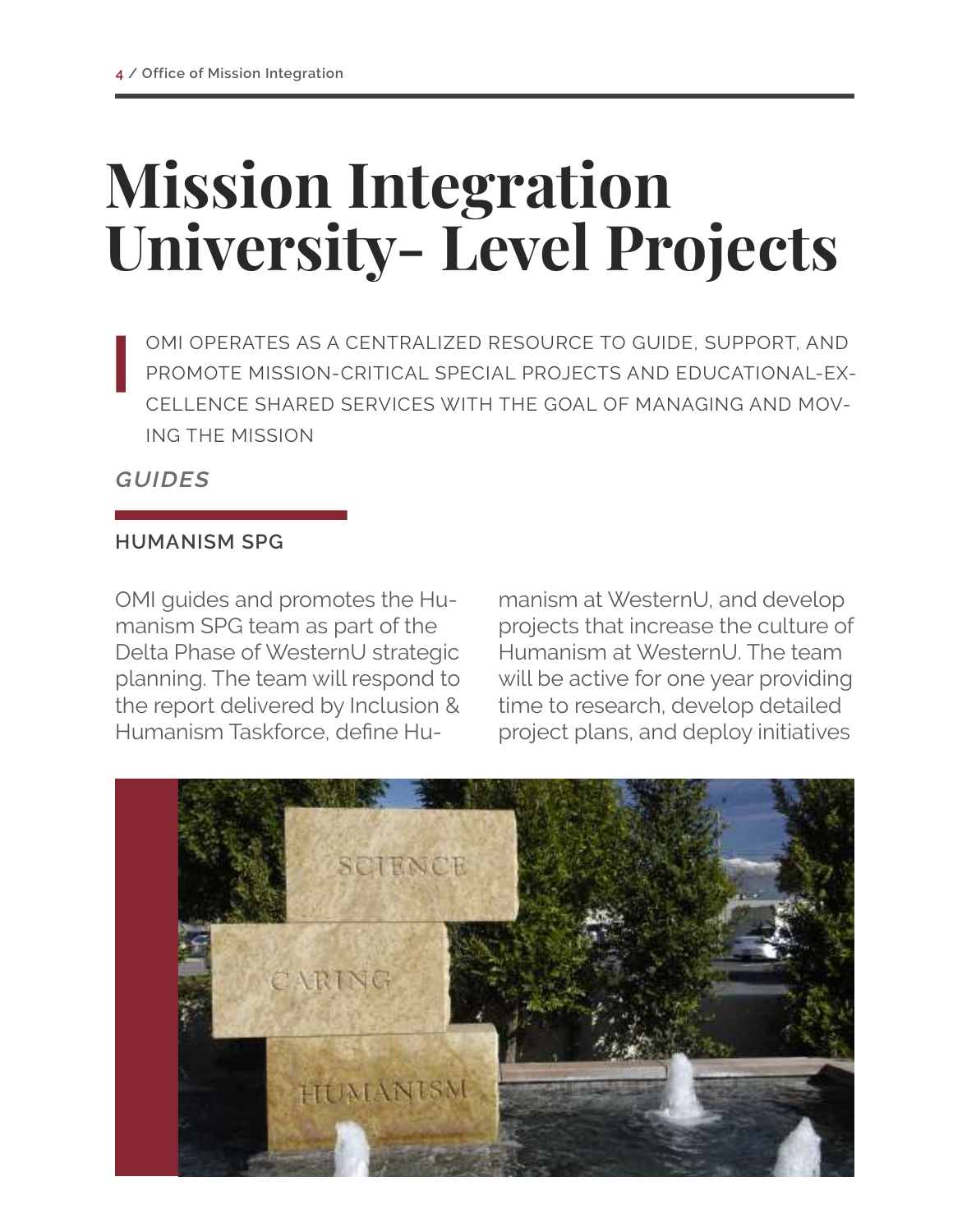to impact faculty/staff work-life and student experience. The expected outcome of this team is a continued response to the WASC recommendation of strategic planning for inclusion. The team also responds to

the call for ensuring that the legacy and mission of WesternU as a Humanistic institution endures, not just as in term used, but as an active practice and confirmed through stakeholder experiences.

#### **SUPPORTS**

RESEARCH SPG



OMI supports the Research SPG to work toward growing the research enterprise at WesternU as a major part of the mission in the areas of Accreditation and Curriculum.

The charge to the new Research SPG team is to offer suggestions that derive from a broad review of the WesternU Research enterprise. That is, how we may best strengthen operations and infrastructure so that our research mission flourishes. Return on Mission and Return on Investment (ROM/ROI) of University resources is a key lens for any

and all suggestions. Our research should be closely tied to our mission, externally funded, and have prospects for monetization. Specific areas to be considered include:

- How best to grow basic, translational, clinical, pedagogic, and policy research
- Whether and how to develop research degrees
- Optimal configuration of the College of Graduate
- Biomedical Sciences
- Research best practice policies and standard operating procedures (SOP)
- Lean process improvement to maximize research resources
- Research and intellectual policy/ technology transfer
- Reporting to enhance safety, compliance, accountability, productivity and transparency
- Change management to enhance collaboration and confidence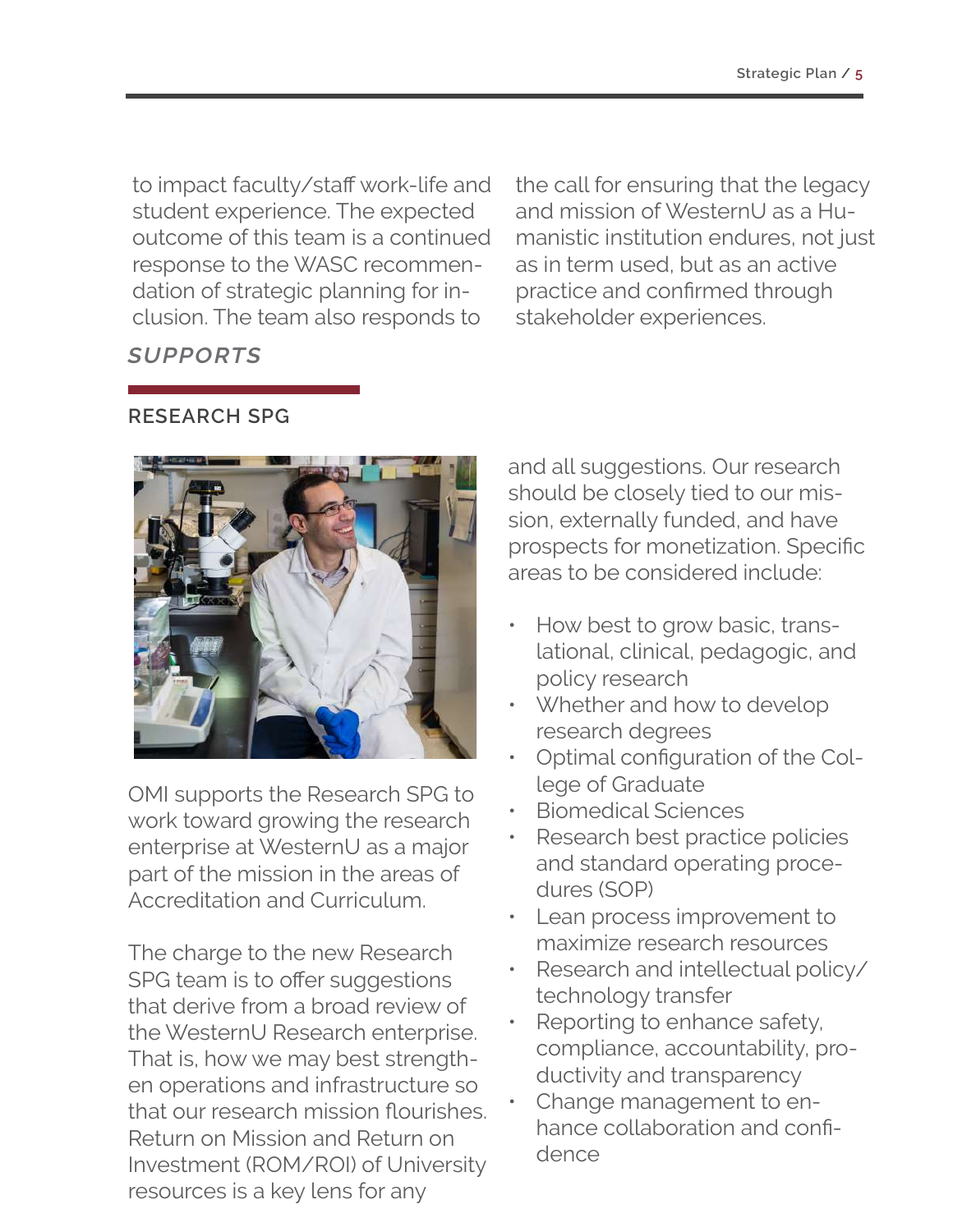#### NEW & EXPANDED PROGRAMS SPG

The Degree and Non-Degree Expansion Focus Area group created and developed an algorithm to determine the prioritization of programs submitted. The goal was to develop an effective and efficient strategy for new program submission, review and consideration. This algorithm will continually update stakeholders and be able to detect delays in submissions. In addition, student experience will be enhanced via increased opportunities including, but not limited to continuing education, inter-professional and dual degrees. In addition to the algorithm, there was a need for the development of a computerized program submission process that is streamlined, transparent and user friendly. This type of program submission process will provide a

seamless, streamlined, and transparent submission, allow detailed management, and a status tracking process. This can efficiently decrease the average length of time of submission to decision and provide a wider measure of success. The algorithm places alignment with mission at the forefront of new and expanded program submission. Placing mission criteria as an initial decision point optimizes efforts in evaluation of new programs. It also requires the author to factor mission into new program development from the beginning so that our investment in growth builds on the institution's program portfolio. Such alignment with core competencies and a unified vision will result in the greatest return on mission.

#### OMI guides the New and Expanded Programs Process workflow.

The algorithim was created to depict the structural breakdown of the project. There are multiple lines of communication paths that will intersect and coincide in order to carry out the project's implementation. The platform is fully designed and is currently in its implementation phase. The next phase of development is to create the content data and further beta test the system across the campus community.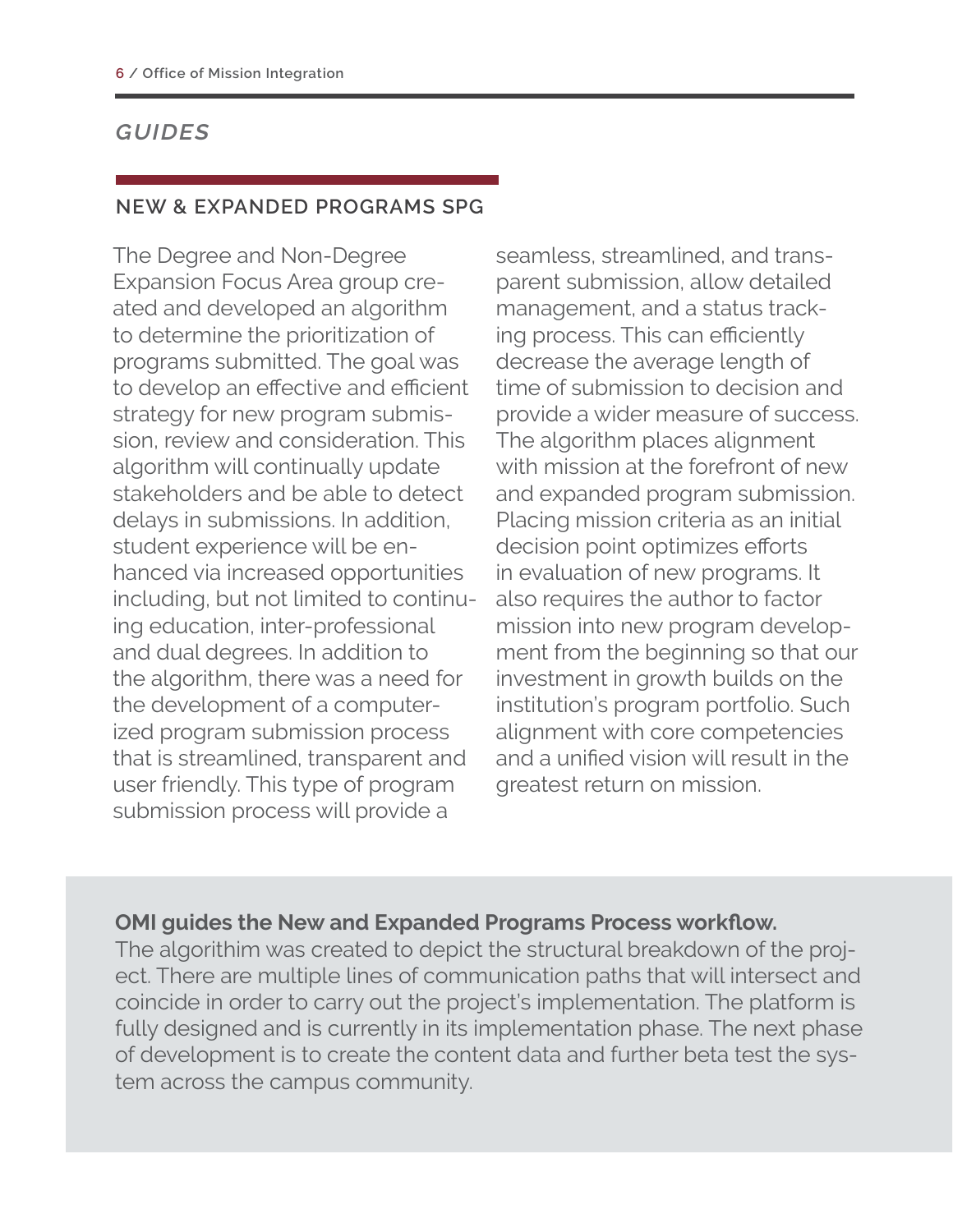SPG Academic Team - Degree/ Non-Degree Expansion Focus Group: New and Expanded Programs Process

#### *Please Note: the Algorithm below is being updated*

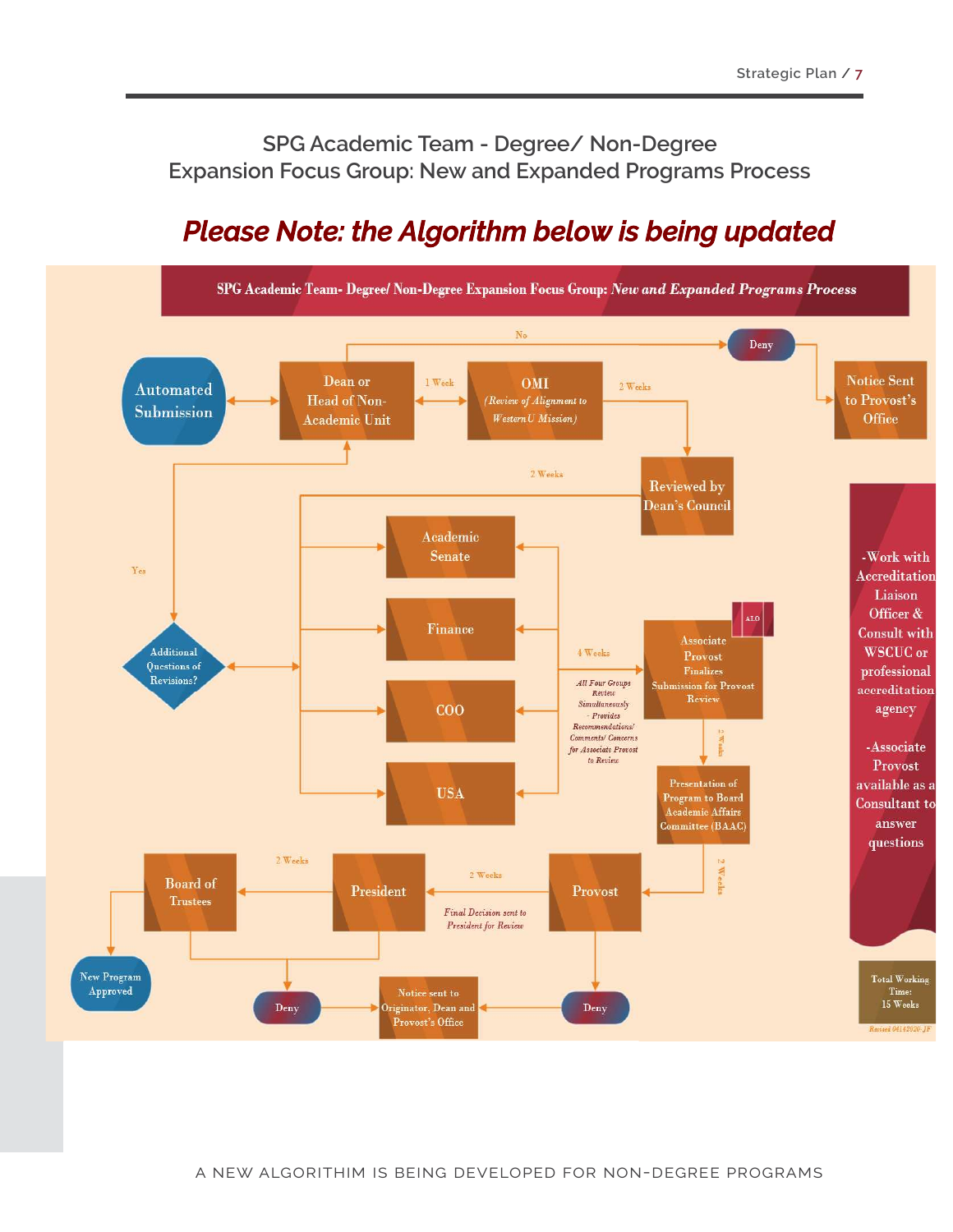#### SKILL SHARE



During these uncertain times, it is crucial that our WesternU community stay actively engaged in University projects while our teams are working remotely. Certain roles are unable to maintain the same level of output as COVID-19 continues. With this in mind, we believe that the best way to ensure all university resources are being utilized in the most efficient and effective way possible, we are instituting the Skill Share program. This program is designed to repurpose employees

who are unable to perform their usual tasks during this time and assign them to other university projects. This will require close collaboration between department supervisors to ensure individuals are assigned to projects that best meet their range of skillsets. Our hope is that this program will offer amazing learning opportunities and the chance for employees to collaborate with colleagues that they have not worked with before.

After project handoff from the Center for Innovation, the Office of Mission Integration will serve a critical role in maintaining and growing the program through oversight of the project bank, program promotion, balanced program participation, and impact reporting to leadership. The outcome of this program demonstrates to the WesternU Family that all faculty and staff are valued and given the opportunity to make a difference. While corporations may seek to reduce staffing during downturns, it is WesternU's mission to put People First and engage with Humanistic compassion and inclusion.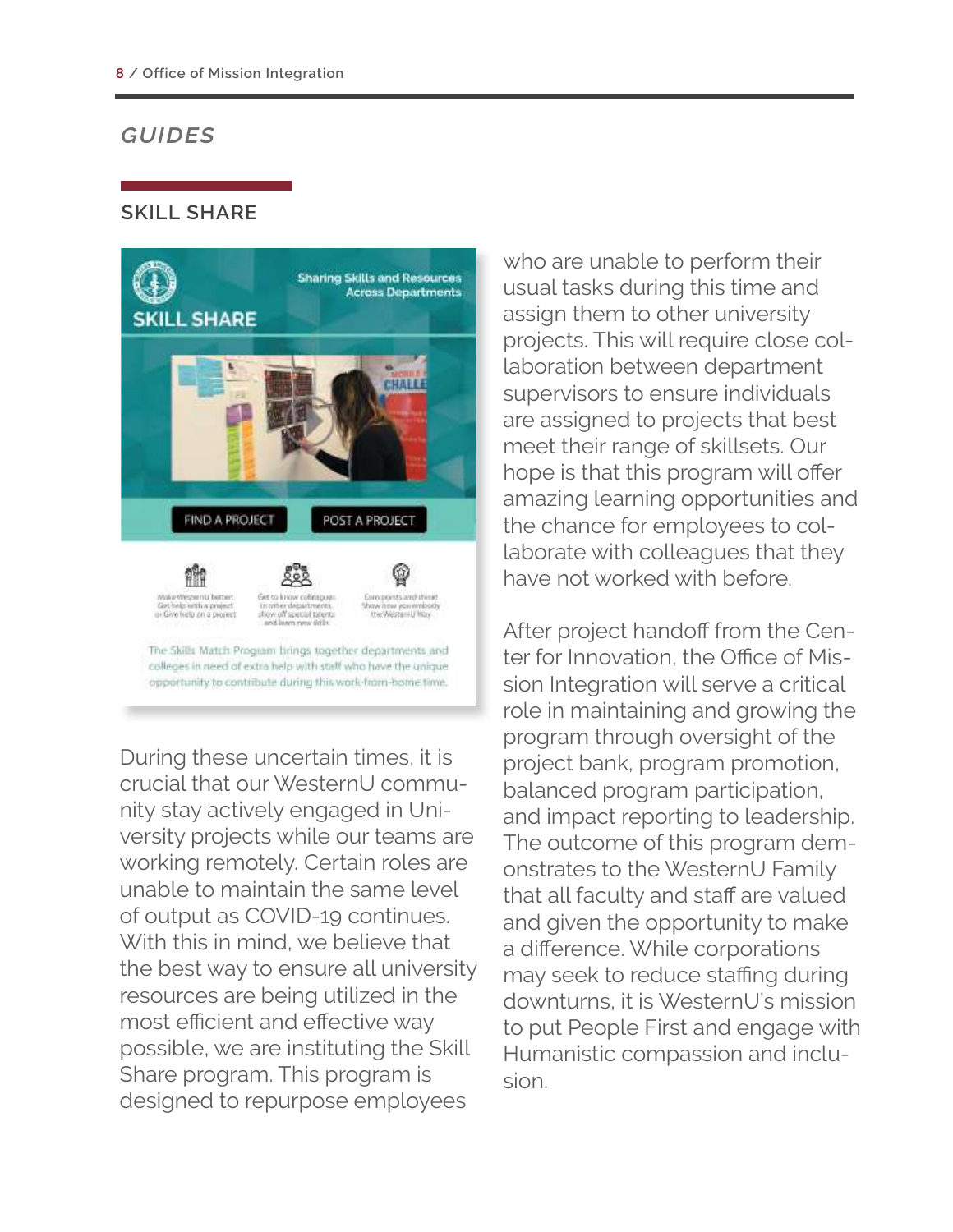#### UNIVERSITY BUDGET ADVISORY COMMITTEE (UBAC)

UBAC ensures financial and resource investments align with the university's mission and vision of growth. This includes financial stew-

#### GUIDES & SUPPORTS

ardship to identify opportunities for cost-saving as a means of freeing up resources for impactful missioncentric investment.

#### INTEGRATED STRATEGIC PLANNING

Integrated strategic planning will be a collection of documents that communicates each college and department vision for the next 5 years. The distribution and deployment of the plans will enable good reportability to the Board of Trustees, consistency with stated priorities, alignment with mission and strategic pillars, measurability against BOTapproved KPIs, and synchronization with shared resources including research, marketing, financial models.

OMI is engaged in review and feedback of all strategic plans to ensure the University's efforts and resources are dedicated to the movement of WesternU's mission. OMI works closely with the



Center for Innovation and each department and college stakeholder to optimize and finalize plans.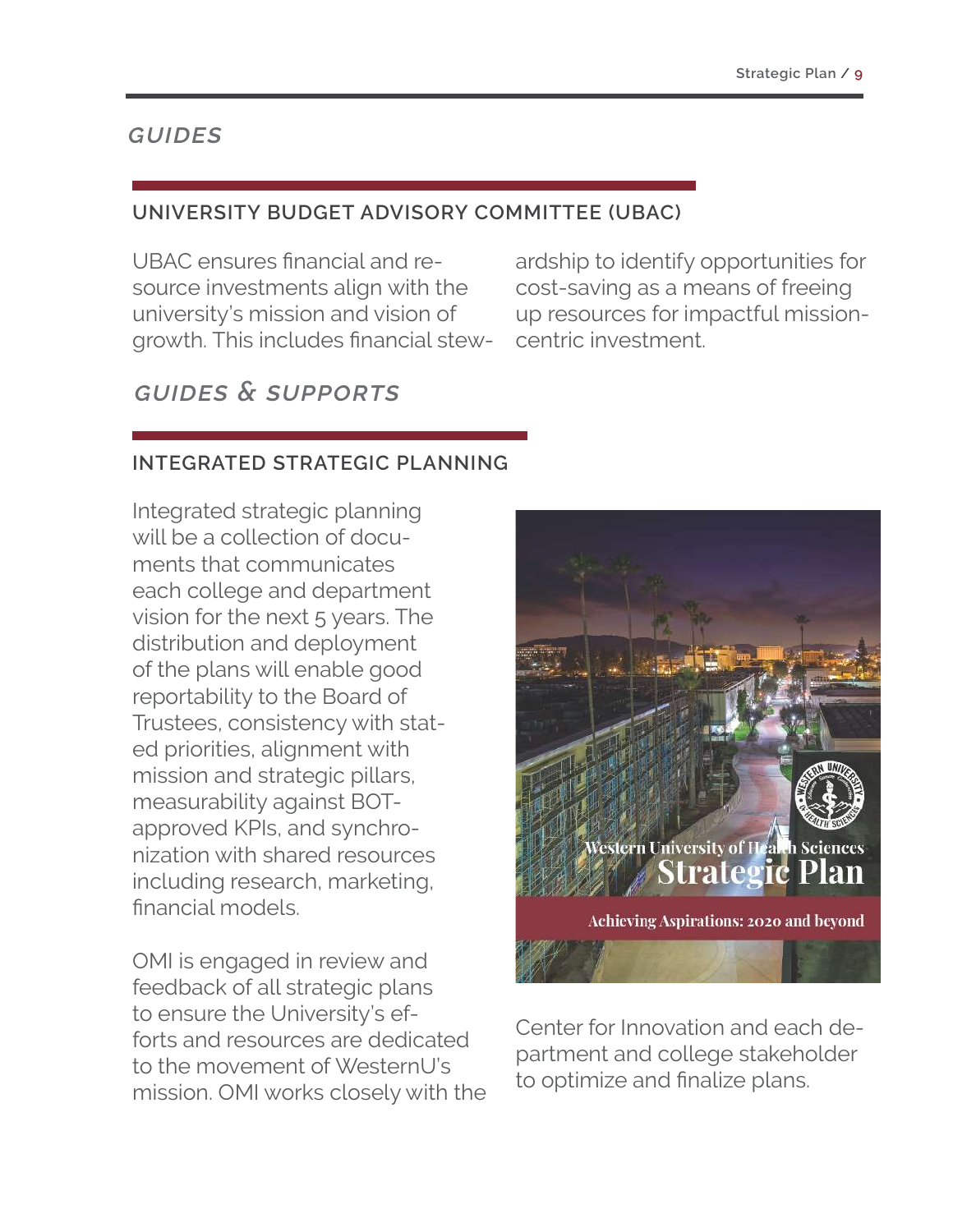#### PROMOTES

#### EXECUTIVE DEVELOPMENT

To improve operational excellence, it is important that WesternU invests in the development of its people. The Office of Mission Integration hosts educational development programs to increase our ability to foster an inclusive culture, inspire

and motivate teams, and build management models to improve productivity and impact. As a People First institution, it is the empowerment of our WesternU community that will take us far into the future.

#### **GUIDES**

#### POLICIES AND PROCEDURES

OMI works in unison with the policies and procedures committee to ensure alignment of all units of the university and mission.

#### SUPPORTS & PROMOTES

#### SHARED GOVERNANCE MODEL

Organizations tend to function most effectively when stakeholder communication is thorough and consistent. According to research by the Chronicle of Higher Education, this is also the case among Shared Governance organizations. "When a college's shared-governance model is documented properly, communicated clearly, and assessed



regularly, it can strengthen alignment across the institution. It is no surprise that Honor Roll institutions do exceptionally well on the survey statement "Faculty, administration, and staff are meaningfully involved in institutional planning." (See full article, "Achieving a Culture of Communication on Campus.")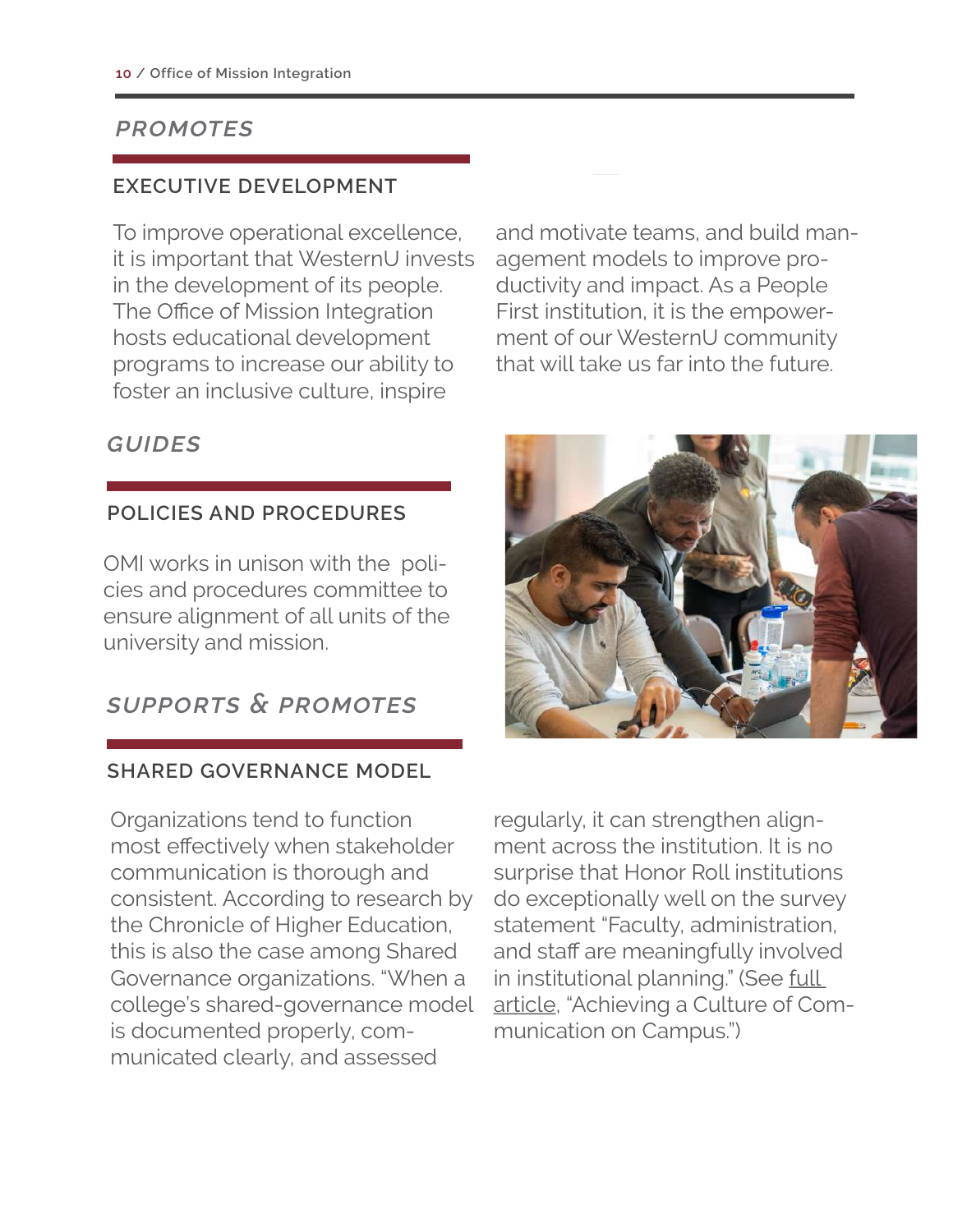OMI will review, improve, and promote the WesternU Shared Governance Model to foster productive relationships built on the spirit of humanism and inclusion between administration, faculty, and staff. The cultural strength built on a sense of inclusion and boundaries of accountability will lend to moving the mission forward more confidently and efficiently.

When a college's shared-governance model is documented properly, communicated clearly, and assessed regularly, it can strengthen alignment across the institution.

The Chronicle of Higher Education

#### SUPPORTS

#### TITLE IX

WesternU is committed to providing a safe and non-discriminatory educational and working environment for all members of the WesternU Community.

Chief of OMI works with the Title IX Committee to ensure that the Mission of WesternU is upheld and a humanistic investigation occurs for the accused and the accuser.

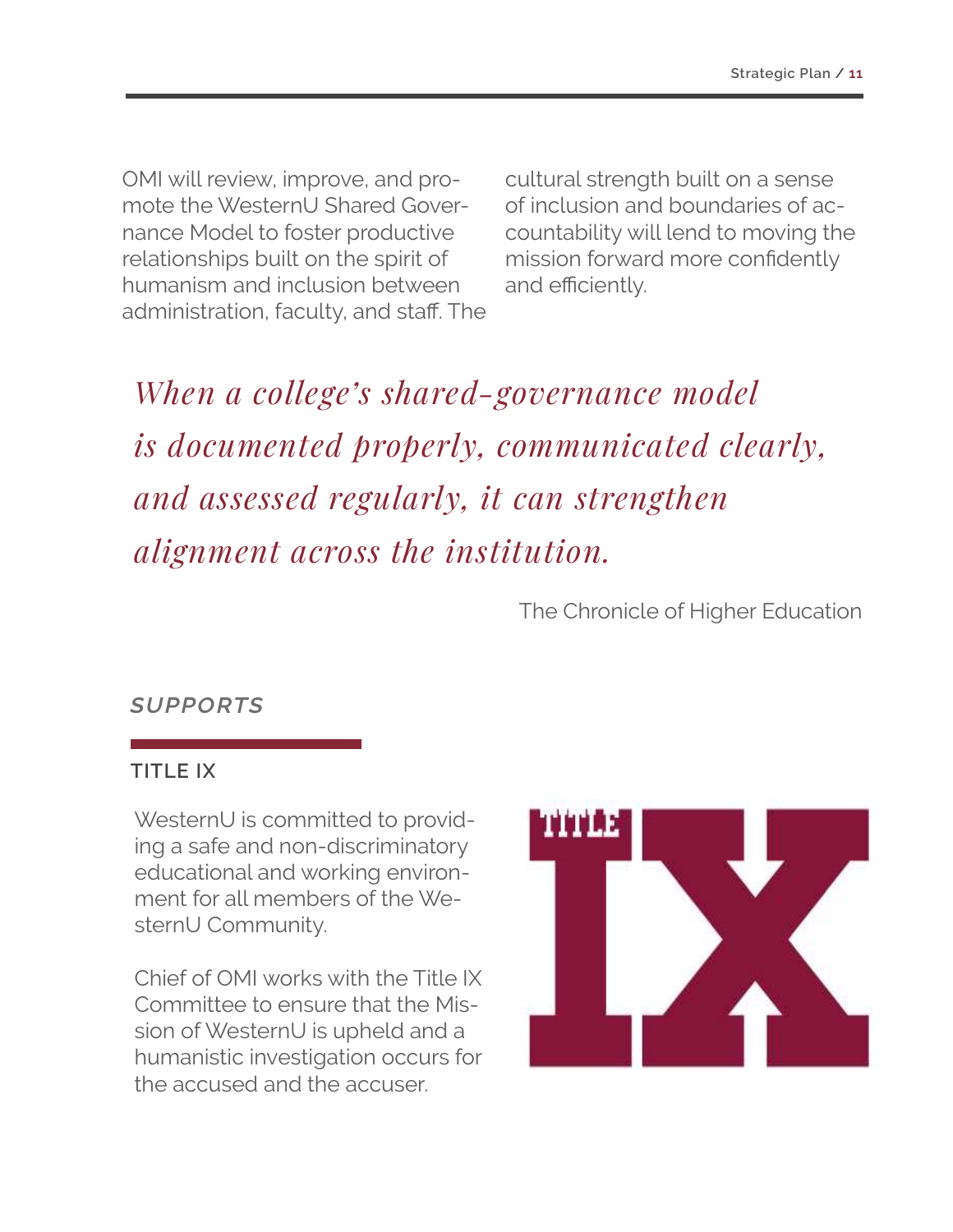#### OMI EDUCATIONAL SUB-UNIT ACCOMPLISHMENTS

OMI manages sub-units primary to supporting educational excellence. These include the Center for Excellence in Teaching and Learning (CETL), providing faculty improvement resources and learning technology; the Pumerantz Library and Resource Center (LRC), currently evolving to support students in the digital age; Office of Institutional Research & Effectiveness (IRE), critical

to accreditation and the measurement of academic outcomes; the Harris Family Center for Disability and Health Policy (CDHP), providing accessibility services to students for effective learning; and Academic Community Engagement (ACE), working to increase the impact of Health Career Ladder and Summer Heatlh Professions Education Program.

#### ACADEMIC COMMUNITY ENGAGEMENT (ACE)

Completed academic year of community educational programming on and off -campus to underrepresented and/or underserved students, reaching 393 Health Career Ladder scholars and over 3,000 regional students.

Completed Summer Health Professions Education Program (SHPEP) admissions cycle, receiving and

reviewing 457 applications for 80 scholar seats; the program for 2020 will be online and non-residential, pending additional developments due to COVID-19

Assisted Palomares Academy of Health Sciences to achieve National Academy Foundation's (NAF) Distinguished Academy Award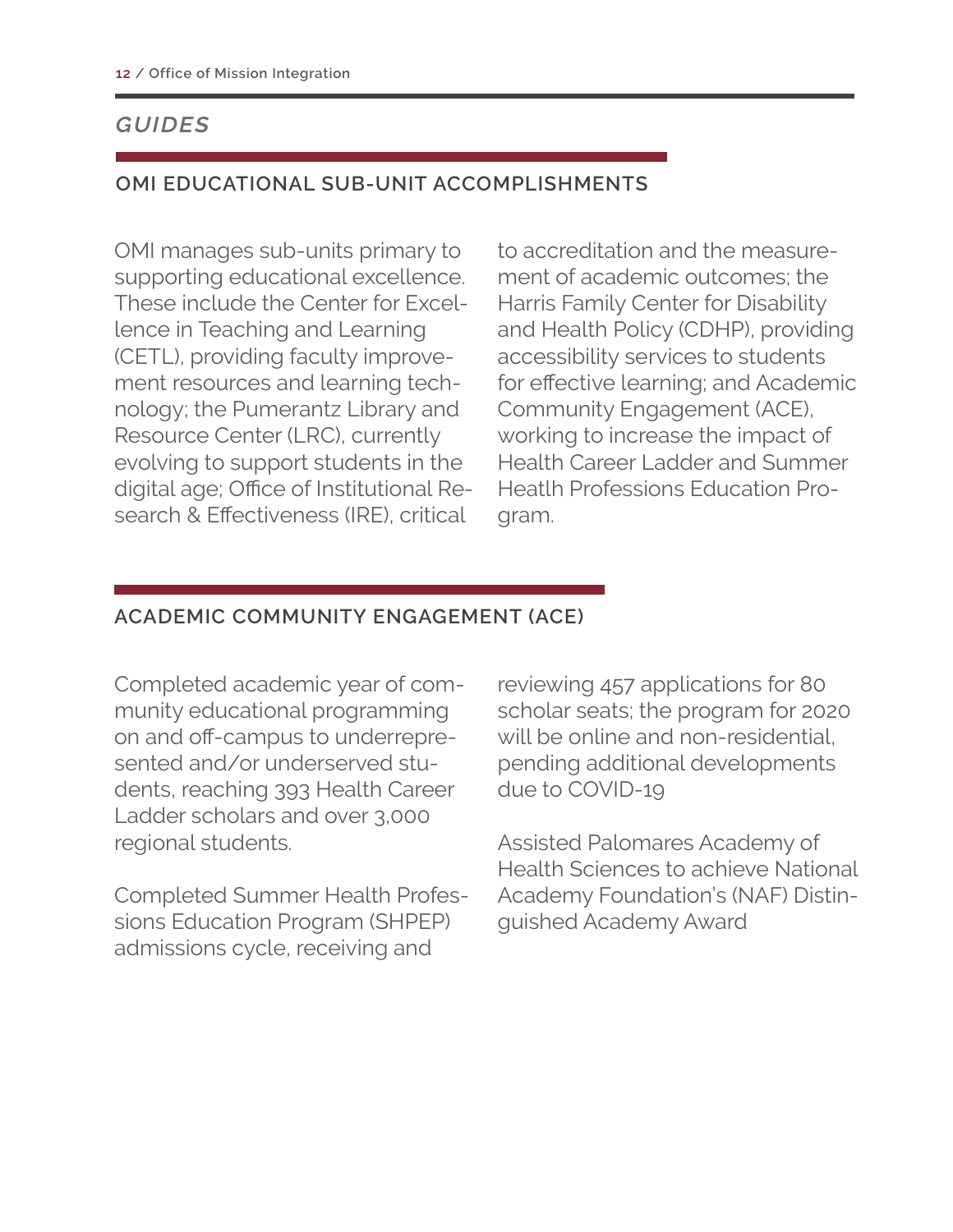#### CENTER FOR EXCELLENCE IN TEACHING AND LEARNING (CETL)

Extensive COVID-19 planning preparations.

Partnered with Online Learning (OLL) for Learning Management Systems migration and rollout of two new LMS for WesternU- Canvas and Elentra.

Delivered full-calendar of learning events for faculty & staff.

3D Printing Cornea for Laser Simulation is being created for the College of Optometry.

3D/Virtual Reality Clinical Case Simulation ongoing. Virtual Surgery Room brought to final phase, published in the Journal of Podiatric Medicine.

Formative Assessment App (Platform v.1.0 completed with research through the College of Pharmacy.

Delivered team-based IPE curriculum to 1st & 2nd year students

Delivered new IPE content: simulations, experiential learning

#### HARRIS FAMILY CENTER FOR DISABILITY AND HEALTH POLICY (CDHP)

Completed assessment and identified improvements for student accommodation process.

Redesigned CDHP webpage is being created.

Researched and identified adaptive technology software to enhance accessibility for student accommodations.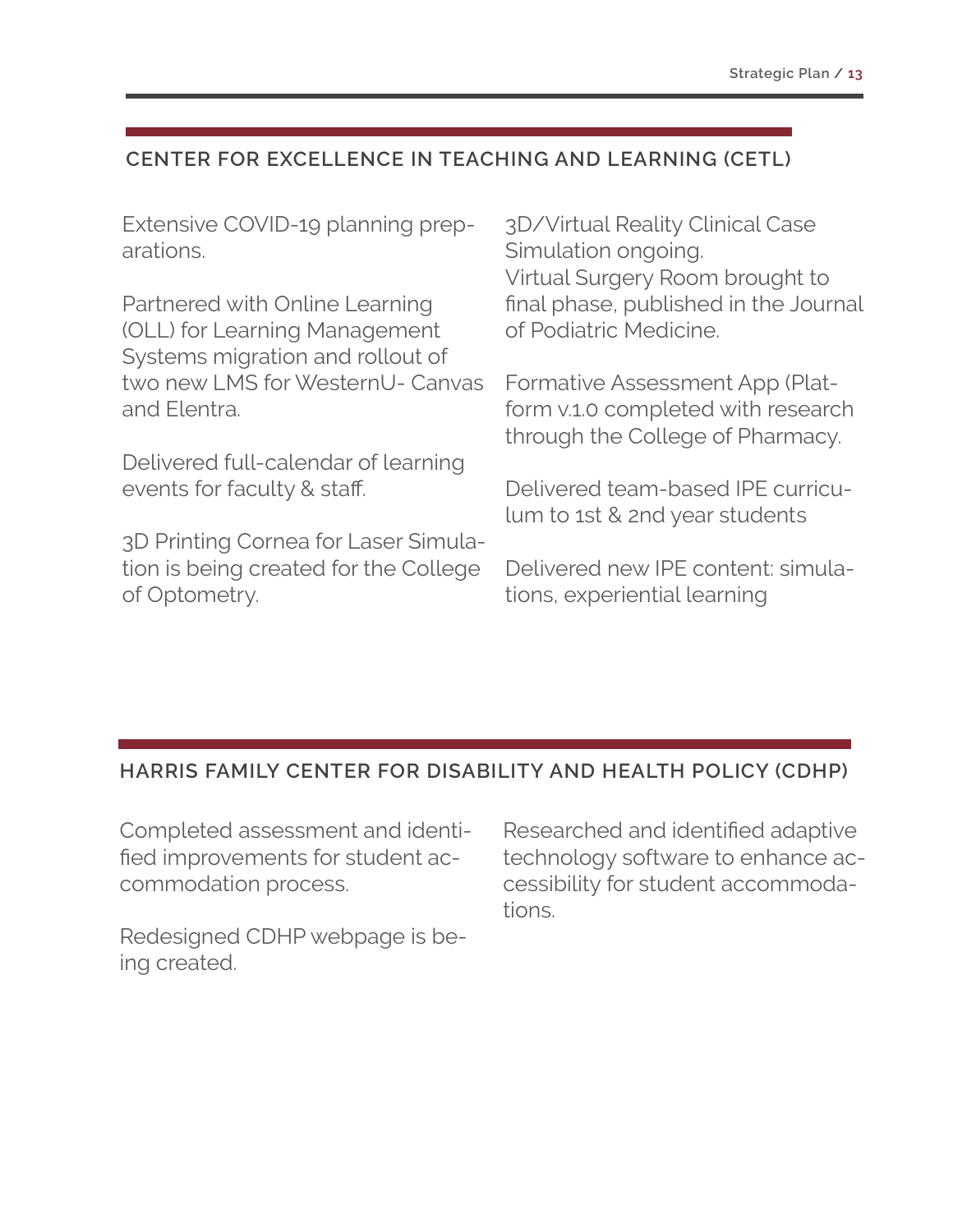#### INSTITUTIONAL RESEARCH & EFFECTIVENESS (IRE)

Authored institutional research reports for external data collection (IPEDS).

Delivered dashboard data with key institutional information.

Completed survey reports and evaluations, including Inclusion & Humanism Report, COP Administrator Evaluations, Pulse Survey and Graduating Student Reports.

#### PUMERANTZ LIBRARY

Harriet K. & Philip Pumerantz Library and Learning Resource Center continues to promote critical thinking and provide resources in support of teaching and research to the WesternU campus.

The Library Redesign project has been a priority in updating our current facility to a 21st century library, with enhancements such as new furniture, open study space with natural light, more study rooms and amenities where students, faculty and staff collaborate in a shared space as part of a learning community hub.

Improved digital experience for students and faculty by developing a variety of Articulate modules in the areas of student orientation for colleges, in-course content for the Colleges of Dental Medicine and Optometry, and copyright and plagiarism tutorial for faculty. Created

a new Electronic Resources webpage that allows for faster updates and improved navigation.

Supported scholarship by creating a Writing for Publication Research Guide for the WesternU community.

Improved access to the University Archives collection content by uploading 100+ OMM lecture and demonstration video tapes onto Mediasite for the NMM/OMM Department.